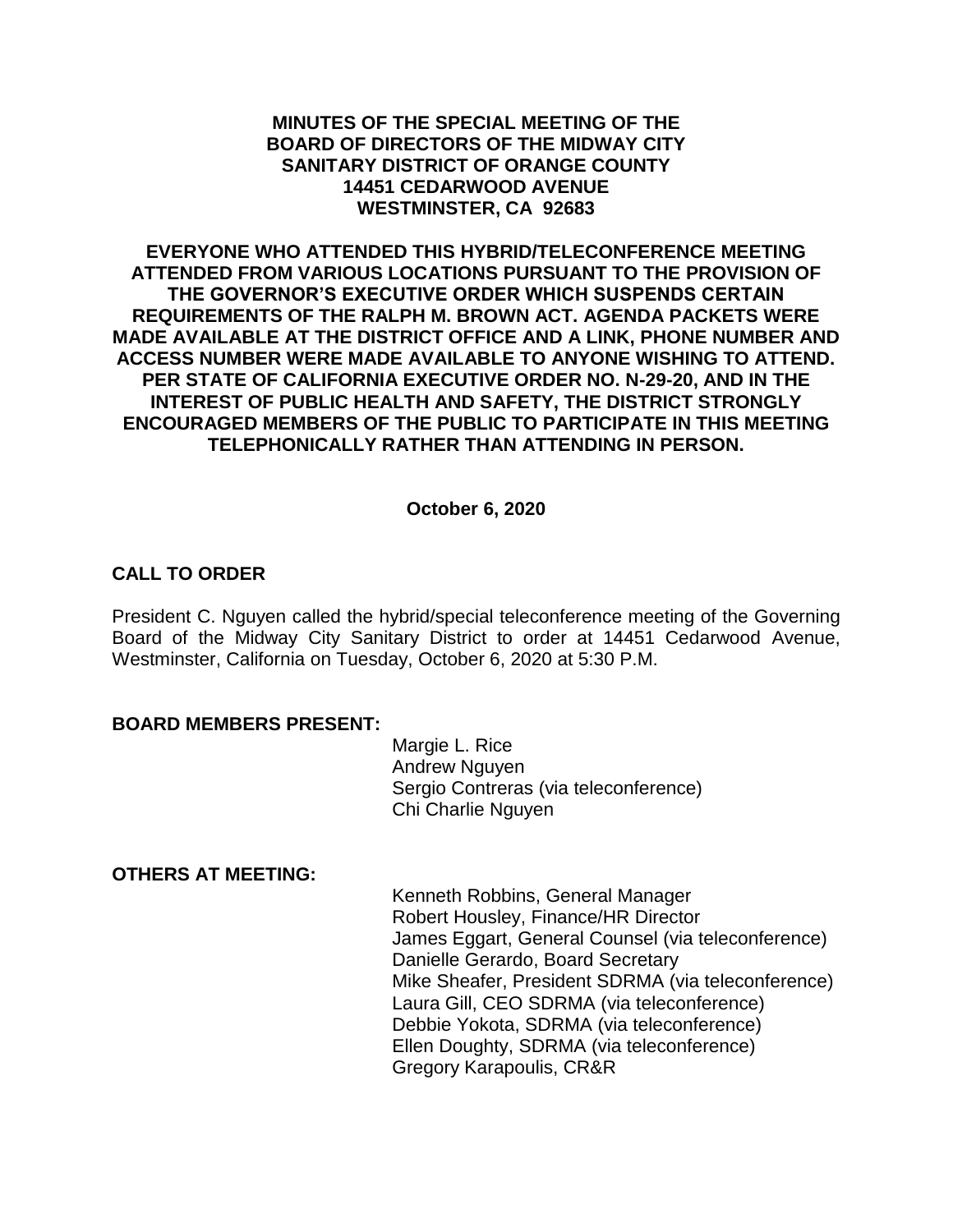### **PLEDGE AND INVOCATION**

Director M. Rice led the Pledge of Allegiance. GM K. Robbins gave the Invocation.

#### **PUBLIC COMMENTS**

None

# **APPROVAL OF THE MINUTES OF THE SPECIAL MEETING OF SEPT. 15, 2020** *(Roll Call Vote)*

A motion was made by Director A. Nguyen, seconded by Director M. Rice, to approve the minutes of the special meeting of September 15, 2020. The motion was approved by the following 4-0 roll call vote:

AYES: S. Contreras, A. Nguyen, C. Nguyen and M. Rice NAYS: ABSTAIN: ABSENT:

### **APPROVAL OF EXPENDITURES**

A. Demands in the amount of \$ 646,045.19 *(Roll Call Vote)*

|                 |                   | CK # Date AMOUNT | <b>VENDOR</b>                           | <b>MEMO</b>                                                                |
|-----------------|-------------------|------------------|-----------------------------------------|----------------------------------------------------------------------------|
|                 |                   |                  |                                         |                                                                            |
|                 |                   |                  | CHECKS:                                 |                                                                            |
| $\overline{2}$  | $11759$ $9/18$ \$ |                  | 115.54 Advanced Gas Products            | Restock welding supplies for shop use                                      |
| 3               | $11760$ $9/18$ \$ |                  | 320.00 Asbury Environmental Services    | (450) Gallons shop/public used oils                                        |
| $\overline{4}$  | $11761$ $9/18$ \$ |                  | 99.44 AT&T Mobility                     | Cell Phone Service for September 2020                                      |
| 5               | $11762$ 9/18 \$   |                  | 1,470.00 Ayala's Car Wash               | Fleet wash 9/8, 9/10, 9/14                                                 |
| 6               | $11763$ $9/18$ \$ |                  | 1,439.84 Bodyworks Equipment, Inc.      | Restock hydraulic dump cylinder & journal blocks for NG-15 & stock         |
| $\overline{7}$  | $11764$ 9/18 \$   | 522.82 Cintas    |                                         | Uniform Services for 9/11, 9/17                                            |
| 8               | $11765$ $9/18$ \$ |                  | 1,506.05 CR&R Incorporated              | 8/15 Bowling Green Clean-up event, NG-3 hot load drop off at District      |
| 9               | $11766$ $9/18$ \$ | 1.805.37         | Daniel's Tire Service                   | (8) Restock recap tires for Solid Waste                                    |
| 10              | $11767$ 9/18 \$   |                  | 6.201.40 SoCal Gas                      | CNG Station from 8/01/20 - 9/01/20, District Offices Usage Fees for August |
| $\overline{11}$ | $11768$ $9/18$ \$ | 420.00           | Konecranes, Inc.                        | Quarterly inspection of 5 ton crane                                        |
| 12              | $11769$ $9/18$ \$ |                  | 2,861.48 NVB Equipment, Inc.            | A/C repairs for NG-2, NG-4, NG-5                                           |
| 13              | $11770$ $9/18$ \$ |                  | 254.48 Pitney Bowes, Inc.               | Postage Machine Lease 10/10/20-01/09/21                                    |
| 14              | $11771$ 9/18 \$   |                  | 151.50 Purchase Power                   | Postage for Postage Machine September 2020                                 |
| 15              | $11772$ $9/18$ \$ |                  | 3,553.75 Rehrig Pacific Company         | (112) Restock 65 gallon black carts                                        |
| 16              |                   |                  | <b>Rehrig Pacific Company</b>           | Recycle material credit (\$1,866.35)                                       |
| 17              | $11773$ $9/18$ \$ |                  | 1,520.08 Rutan & Tucker, LLP            | Professional Legal Services for August 2020                                |
| 18              | $11774$ 9/18 \$   | 3.987.22 SDRMA   |                                         | Dental Insurance Premiums for October 2020                                 |
| 19              | $11775$ 9/18 \$   |                  | 396.94 Snap-On Tools                    | Multi-probe ultra for shop use                                             |
| 20              | $11776$ $9/18$ \$ |                  | 31.79 SoCal Auto & Truck Parts, Inc     | Restock parts for differential use and axles (Solid Waste)                 |
| 21              | $11777$ $9/18$ \$ |                  | 441.62 Tell Steel                       | Material to repair hopper cover for refuse trucks                          |
| 22              | $11778$ $9/18$ \$ |                  | 330.38 TrucPar Company                  | Parts for CCC 2nd axle tires (Solid Waste)                                 |
| 23              | $11779$ $9/18$ \$ | 1,860.26 Verizon |                                         | Internet Connection for September 2020                                     |
| 24              | $11780$ $9/18$ \$ |                  | 171.00 WesPac Security Services         | Gas Alarm Svcs. JUL-SEP 2020                                               |
| 25              | $11781$ 9/18 \$   |                  | 16,400.00 White Nelson Diehl Evans, LLP | Accounting Audit FY 19-20                                                  |
| 26              | $11782$ $9/18$ \$ |                  | 3,280.25 TEC of California, Inc.        | Restock dowels, wheel studs, air filters, brake shoes, rotors, drums NG-14 |
| 27              |                   |                  | <b>TEC of California, Inc.</b>          | (2) Core return and stud return credit (\$807.48)                          |
| 28              | $11783$ $9/22$ \$ | 95.00            |                                         | Jerry's Broken Drill & Tap Remov Removal of broken truck hub stud          |
| 29              | $11784$ $9/22$ \$ | 207.81           | <b>Advanced Office</b>                  | Restock Ricoh MPC3503 Toner-Yellow                                         |
| 30              | $11785$ $9/22$ \$ |                  |                                         | 59.50 Advanced Workplace Strategie Random drug testing & collection        |
| 31              | $11786$ $9/22$ \$ | 323.14 AT&T      |                                         | Brookhurst Lift Station September 2020                                     |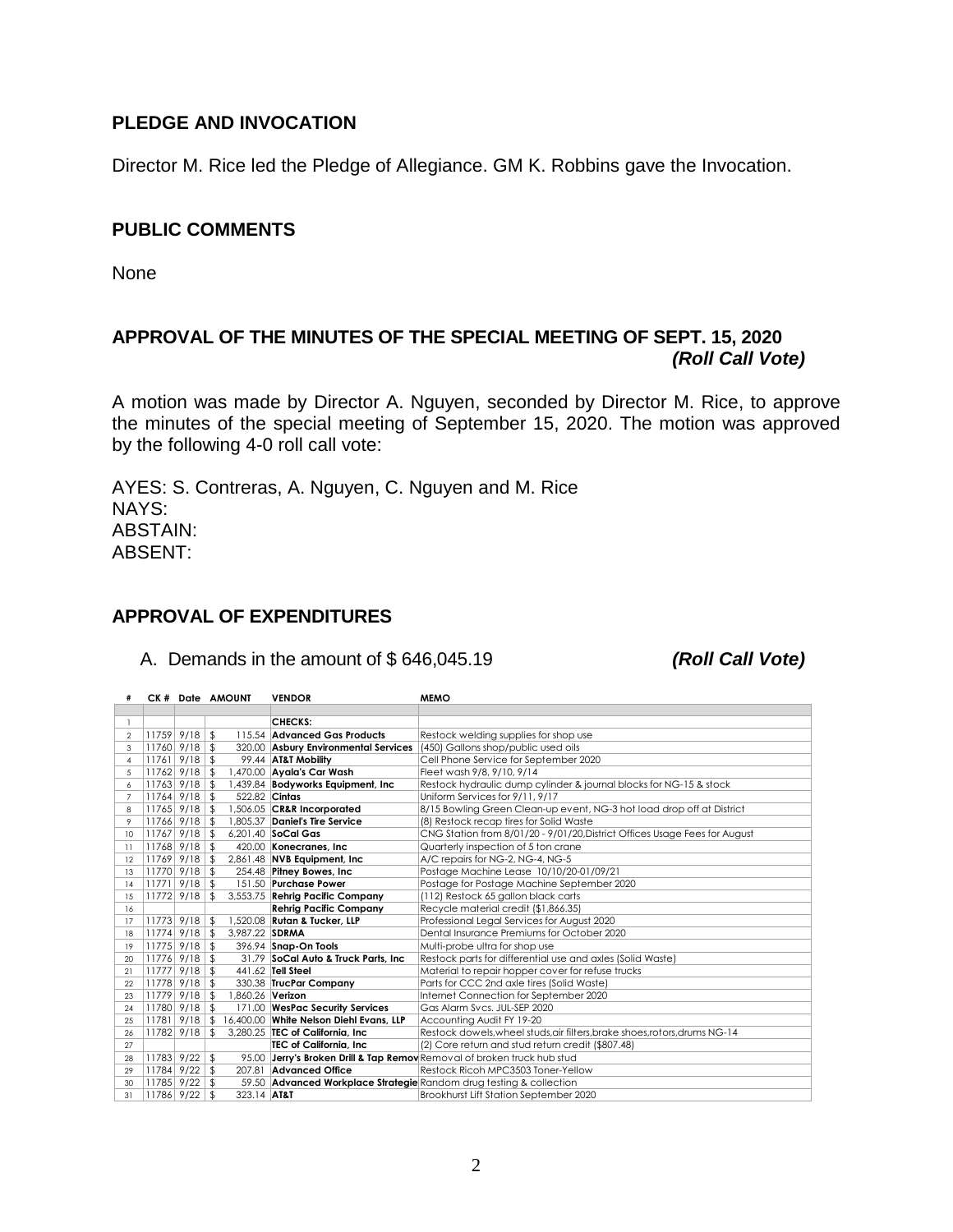| 32       | $11787$ $9/22$ \$            |           |                                      | 810.00 Ayala's Car Wash                                      | Fleet wash 9/17, 9/21 and sanitized cabs                                                                     |
|----------|------------------------------|-----------|--------------------------------------|--------------------------------------------------------------|--------------------------------------------------------------------------------------------------------------|
| 33       | $11788$ $9/22$ \$            |           |                                      | 56.23 City of Westminster                                    | Hydrant Water Service for September 2020                                                                     |
| 34       |                              |           | 11789 9/22 \$109,906.26 CR Transfer  |                                                              | Solid Waste & Organics Tonnage Fees 9/1/20 through 9/15/20                                                   |
| 35       | $11790$ $9/22$ \$            |           |                                      | 2,769.23 Daniel's Tire Service                               | (1) Restock recap tire & (6) restock new tires for Solid Waste trucks                                        |
| 36       | $11791$ $9/22$ \$            |           |                                      | 75.01 Time Warner Cable                                      | Television service September 2020                                                                            |
| 37       | $11792$ $9/22$ \$            |           |                                      | 3,888.69 TEC of California, Inc.                             | Restock brake pads,rotors,seals,wheel studs,air filters,alternator NG-2,gear oil                             |
| 38       | $11793$ 9/22   \$            |           |                                      | 5,529.14 Truck Gears, Incorporated                           | Parts for NG-9 differential replacement                                                                      |
| 39       | $11794$ $9/22$ \$            |           |                                      | 23.79 TrucPar Company                                        | Clamps for mirrors on Mack trucks                                                                            |
| 40       | $11795$ $9/22$ \$            |           |                                      | 270.00 WesPac Security Services                              | Fire and Burglary Alarm Svcs. JUL-SEP 2020                                                                   |
| 41       |                              |           | 11796 9/24 \$125,000.00 CalPERS      |                                                              | Approved Contribution to CEPPT Trust Fund Related to Pensions                                                |
| 42       | $11797$ $10/1$ \$            |           |                                      | 225.00 Atlas Radiator, Inc.                                  | Repair radiator on Mack truck                                                                                |
| 43       | $11798$ $10/1$ \$            |           |                                      | 970.00 Ayala's Car Wash                                      | Fleet wash 9/24, 9/28 and sanitized cabs                                                                     |
| 44       | $11799$ 10/1                 |           | $\sqrt[6]{2}$                        | 968.78 Bodyworks Equipment, Inc                              | Restock Heil parts, dump cylinder, washers and springs                                                       |
| 45       | $11800$ $10/1$ $\frac{6}{5}$ |           | 264.77 Cintas                        |                                                              | Uniform Services for 9/24                                                                                    |
| 46       | $11801$ $10/1$ \$            |           |                                      | 187.72 City of Westminster                                   | Wash Rack and District Offices 7/29/20-9/22/20/20                                                            |
| 47       | $11802$ $10/1$ \$            |           |                                      | 816.00 CRC Cloud                                             | Maintenance/Support October 2020                                                                             |
| 48       | $ 11803 10/1 $ \$            |           |                                      | 1,160.44 Frontier Communications                             | District Office Phones & Lift Stations for September 2020                                                    |
| 49       | $11804$ $10/1$ \$            |           |                                      | 290.73 Hillco Fastener Warehouse, Inc                        | Locknuts for Solid Waste truck wheels                                                                        |
| 50       | $11805$ $10/1$ \$            |           |                                      | 67.80 LegalShield                                            | Legalshield/ID Svcs. September 2020                                                                          |
| 51       | $11806$ $10/1$ \$            |           |                                      | 659.19 Velocity Truck Centers                                | Door seal & washer reservior for Solid Waste trucks                                                          |
| 52       | $11807$ $10/1$ \$            |           |                                      | 3,000.00 Odyssey Power Corporation                           | District yard, Hammon & Westminster Generator Preventative Maintenance                                       |
| 53       | $11808$ $10/1$   \$          |           |                                      | 121.22 Remington Pure                                        | September 2020 Water Filtration + service charge on 9/15/20                                                  |
| 54       | $11809$ $10/1$ \$            |           |                                      | 756.79 Snap-On Tools                                         | Impact wrench with battery charge for Shop use                                                               |
| 55       | $11810$ $10/1$ \$            |           |                                      | 31.79 SoCal Auto & Truck Parts, Inc                          | Tailgate silicone for Solid Waste trucks                                                                     |
| 56       | $11811$ $10/1$ \$            |           |                                      | 5,748.02 Southern California Edison                          | District Offices, CNG Station and Lift Stations for September 2020                                           |
| 57       | $11812$ 10/1                 |           | $\sqrt{2}$                           | 1,204.64 Standard Insurance Company                          | Life Insurance & AD&D Premium Coverage for October 2020                                                      |
| 58       | $11813$ $10/1$ $\sqrt{5}$    |           |                                      | 456.10 TrucPar Company                                       | Restock hydraulic fittings for Solid Waste trucks                                                            |
| 59       |                              |           |                                      | \$315,084.00 CHECKS SUBTOTAL                                 |                                                                                                              |
| 60       |                              |           |                                      |                                                              |                                                                                                              |
| 61       |                              |           |                                      | <b>PAYROLL</b>                                               |                                                                                                              |
| 62       |                              |           | ACH 9/22 \$ 76,546.19 <b>Paychex</b> |                                                              | Employee Payroll - Checks, Taxes, & Direct Deposits                                                          |
| 63       | ACH                          |           |                                      |                                                              | $9/22$ \$ 3,368.54 <b>Nationwide Retirement Solutions</b> 457 Deferred Compensation (100% Paid By Employees) |
| 64       | ACH                          | $9/22$ \$ |                                      |                                                              | 560.00 Nationwide Retirement Solutions 457 Roth (100% Paid By Employees)                                     |
| 65       | <b>ACH</b>                   | $10/2$ \$ |                                      | 4,225.91 <b>Paychex</b>                                      | Board of Directors Payroll - Checks, Taxes, & Direct Deposits                                                |
| 66       | <b>ACH</b>                   | $10/2$ \$ |                                      |                                                              | 323.62 Nationwide Retirement Solutions 457 Deferred Compensation (100% Paid By Board of Directors)           |
| 67       |                              |           |                                      | \$85,024.26 ACH TRANSFERS SUBTOTAL                           |                                                                                                              |
| 68       |                              |           |                                      |                                                              |                                                                                                              |
| 69       |                              |           |                                      |                                                              |                                                                                                              |
| 70       | ACH                          | $9/18$ \$ |                                      | <b>ACH PAYMENTS</b><br>1,228.72 Wex Bank (Chevron)           |                                                                                                              |
| 71<br>72 | <b>ACH</b>                   | 9/9       | \$ 15,993.79 CalPERS                 |                                                              | Gasoline & Diesel Fuel (Credit Card) for August 2020<br>Retirement Contributions for 08/24/2020-09/06/2020   |
| 73       |                              |           | ACH   9/22   \$ 15,865.04 CalPERS    |                                                              | Retirement Contributions for 09/07/2020-09/20/2020                                                           |
| 74       | ACH                          |           | 9/16 \$ 1,775.00 CalPERS             |                                                              | Employer Contribution to reduce Unfunded Accrued Liability (PEPRA Misc Plan)                                 |
| 75       | ACH                          |           | 9/16 \$150,921.00 CalPERS            |                                                              | Employer Contribution to reduce Unfunded Accrued Liability (Misc 1st Tier Plan)                              |
| 76       |                              |           | ACH 9/16 \$ 3,307.00 CalPERS         |                                                              | Employer Contribution to reduce Unfunded Accrued Liability (Misc 2nd Tier Plan)                              |
| 77       | <b>ACH</b>                   |           | 10/1   \$ 53,240.72 CalPERS          |                                                              | Active Employee and Retiree Health Ins Premiums for October 2020                                             |
| 78       | <b>ACH</b>                   | 10/1      | 3,605.66 CalPERS<br>$\mathbb{S}$     |                                                              | Board of Directors Health Insurance Premiums for October 2020                                                |
| 79       |                              |           |                                      | \$245,936.93 ACH TRANSFERS SUBTOTAL                          |                                                                                                              |
| 80       |                              |           |                                      |                                                              |                                                                                                              |
| 81       |                              |           |                                      |                                                              | \$646,045.19   TOTAL EXPENDITURES (HANDCUT, REGULAR, PAYROLL, ACH TRANSFERS)                                 |
| 82       |                              |           |                                      |                                                              |                                                                                                              |
| 83       |                              |           |                                      | <b>BANK TRANSFERS</b>                                        |                                                                                                              |
| 84       | UB                           | 9/17      |                                      | \$300,000.00 Transfer Funds from LAIF to UB Checking Account |                                                                                                              |
| 85       | UB                           | 10/1      |                                      | \$500,000.00 Transfer Funds from LAIF to UB Checking Account |                                                                                                              |

A motion was made by Director M. Rice, seconded by Director A. Nguyen, to approve the expenditures in the amount of \$646,045.19. The motion was approved by the following 4-0 roll call vote:

AYES: S. Contreras, A. Nguyen, C. Nguyen and M. Rice NAYS: ABSTAIN: ABSENT: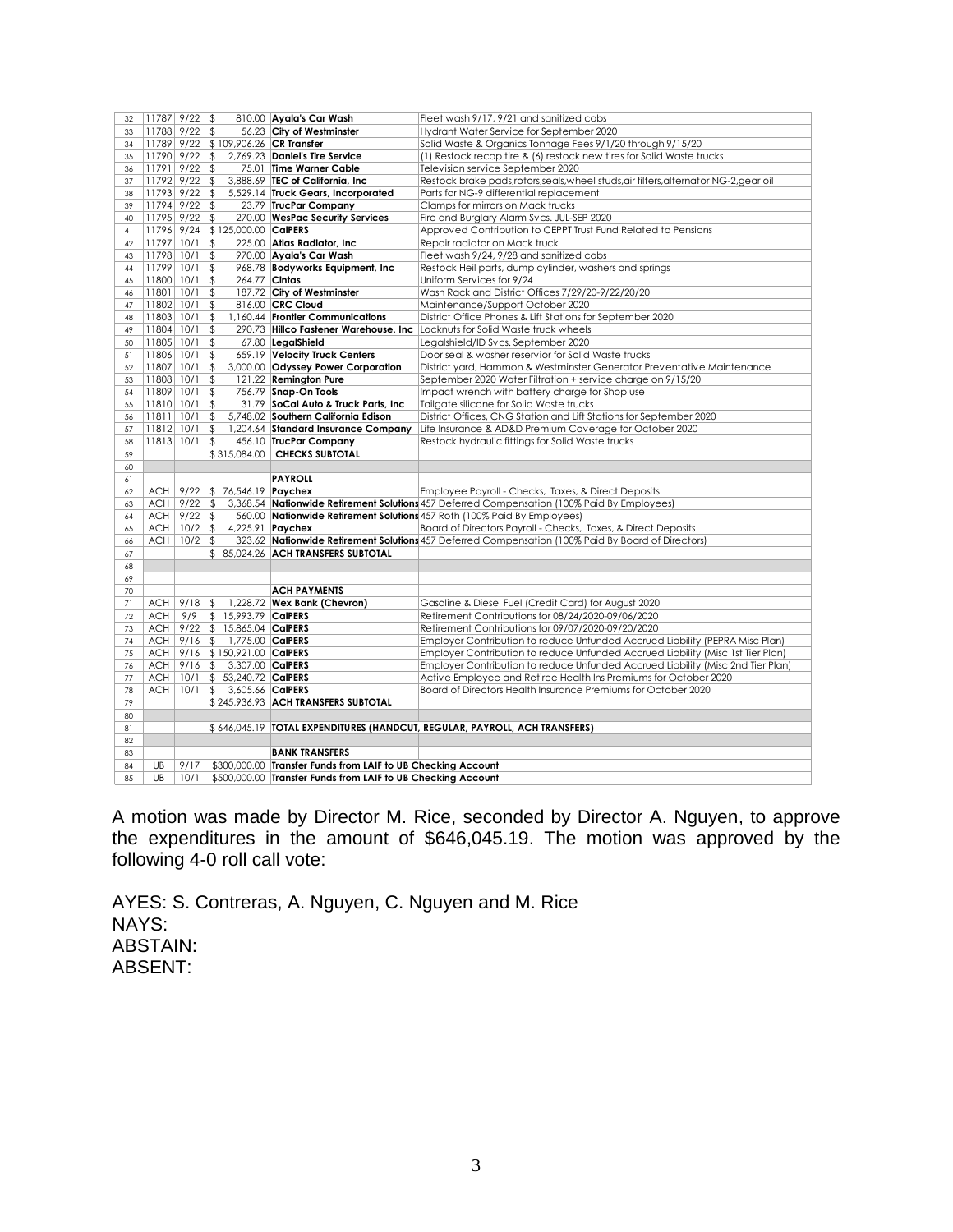### **REPORTS**

#### **Presentation of Safety Award from Special Districts Risk Management Authority (SDRMA)**

Mike Scheafer, Board President of SDRMA and Board member of Costa Mesa Sanitary District congratulated the Midway City Sanitary District for earning the 2020 Workers Compensation McMurchie (Don McMurchie was the 1<sup>st</sup> General Counsel for SDRMA) Excellence in Safety Award due to the District's sterling record of loss ratios, with only one paid workers compensation claim in the last three years. The District keeps losses down, uses a number of employee loss prevention safety measures and has been a member of SDRMA since 2013. Laura Gill, SDRMA CEO, Ellen Doughty, Member Services Chief, Debbie Yokota, Risk Management Chief, and Dennis Timony all gave their congratulations and thanked the Board and staff for their hard work and support.

President C. Nguyen thanked the members of SDRMA for the award on behalf of the District.

#### **Report of President**

None

#### **Report of General Manager**

GM K. Robbins reminded the Board of the cleanup event at Frank Fry Park on Saturday, October 10, 2020 starting at 8 A.M.

The District has one last cleanup event scheduled for November 19, 2020 at Buckingham Park, which is currently closed, but the District has partnered with the 405 Expansion Group who has offered to help out by opening access to the park on Edwards Street at Homer.

GM K. Robbins stated that he would potentially be taking a week off in December to visit the White House with his family.

GM K. Robbins reported that there would be Driver's Safety Training at the District on Saturday, October 24, 2020 from 8 A.M. – 12 Noon.

#### **Report from the Orange County Sanitation District (OCSD) Meeting on Sept. 23, 2020**

Director A. Nguyen reported that OCSD continues to host virtual tours during the pandemic. They are financially stable with user fees remaining flat and no increase. He reported that 40% of their employees are on site working and 51% continue to work virtually. OCSD had one person test positive for COVID-19 recently but they are already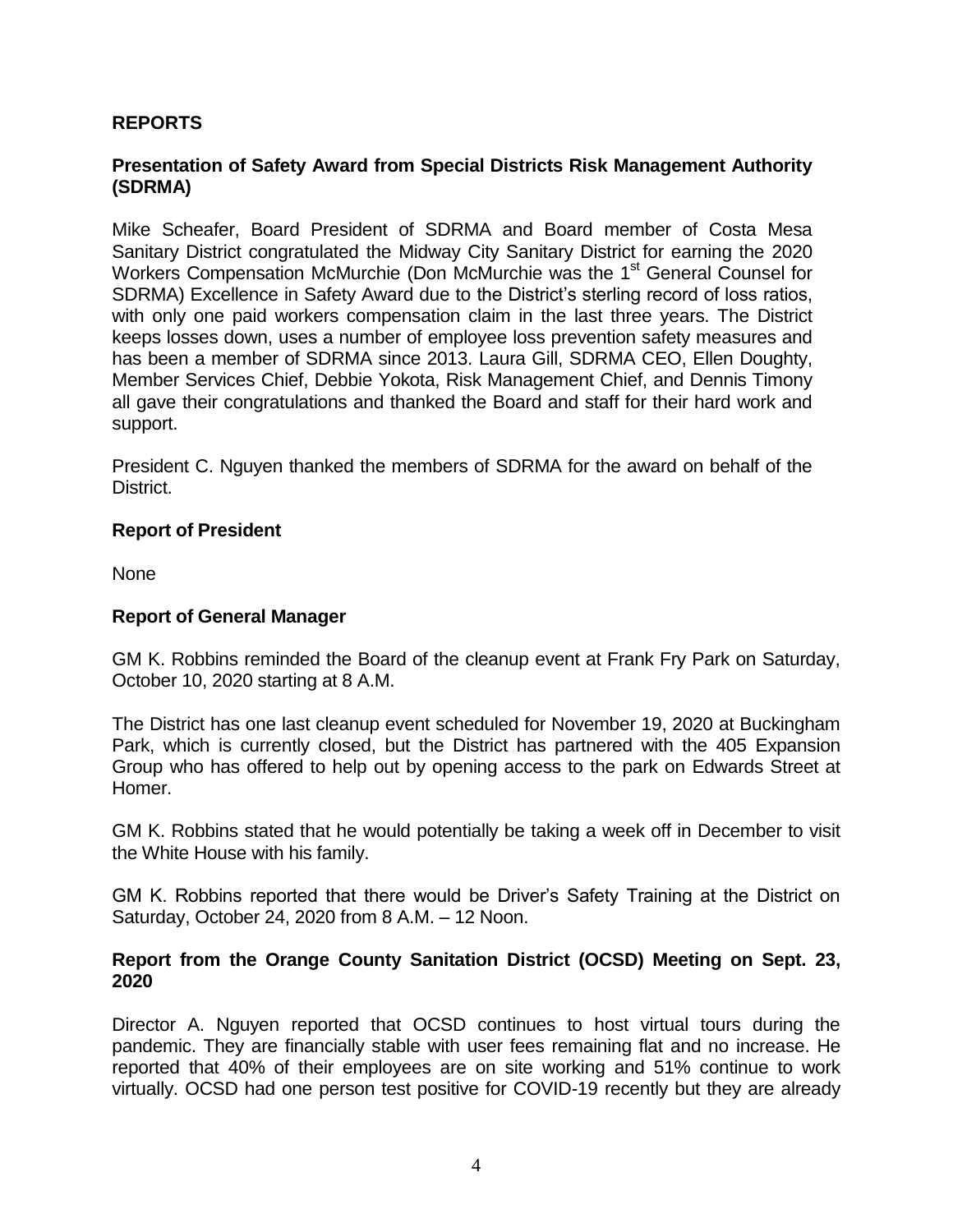well and back to work. The District received an invitation to a virtual Zoom State of the District meeting on Friday, October 30, 2020 from 9 A.M.-10 A.M.

## **Report from the MCSD Clean Up Event at Coronet Park on Sept. 19, 2020**

Directors M. Rice, A. Nguyen and President C. Nguyen attended the cleanup event and were happy that it was well organized and went smoothly, and thanked staff for their hard work.

# **Report from CR&R – 3 rd Quarter Tonnage**

Gregory Karapoulis from CR&R reported that the District's diversion rate for the third quarter of 2020 was at 24%. He gave an update on CR&R saying that they are finally starting to open slowly and that the District's overall diversion for the third quarter of 2020 was lower than usual due to their facility being closed. He stated that he is still doing site visits and pushing the organics program, including notices for businesses to be in compliance. With regard to yard waste, the four yard threshold has been reduced to two yards and he has been personally contacting people to continue to educate them and get the District's diversion rate higher.

### **CONSENT CALENDAR**

None

# **OLD BUSINESS**

None

### **NEW BUSINESS**

## A. Consider Approval of 2021 Midway City Sanitary District Annual Calendar *(Roll Call Vote)*

A report of a summary of Staff's recommendation was provided and considered by the Board. A motion was made by President C. Nguyen, seconded by Director A. Nguyen, to approve the Midway City Sanitary District 2021 annual calendar, with changes, and authorize staff to move forward with final printing. The motion was approved by the following 4-0 roll call vote:

AYES: S. Contreras, A. Nguyen, C. Nguyen and M. Rice NAYS: ABSTAIN: ABSENT: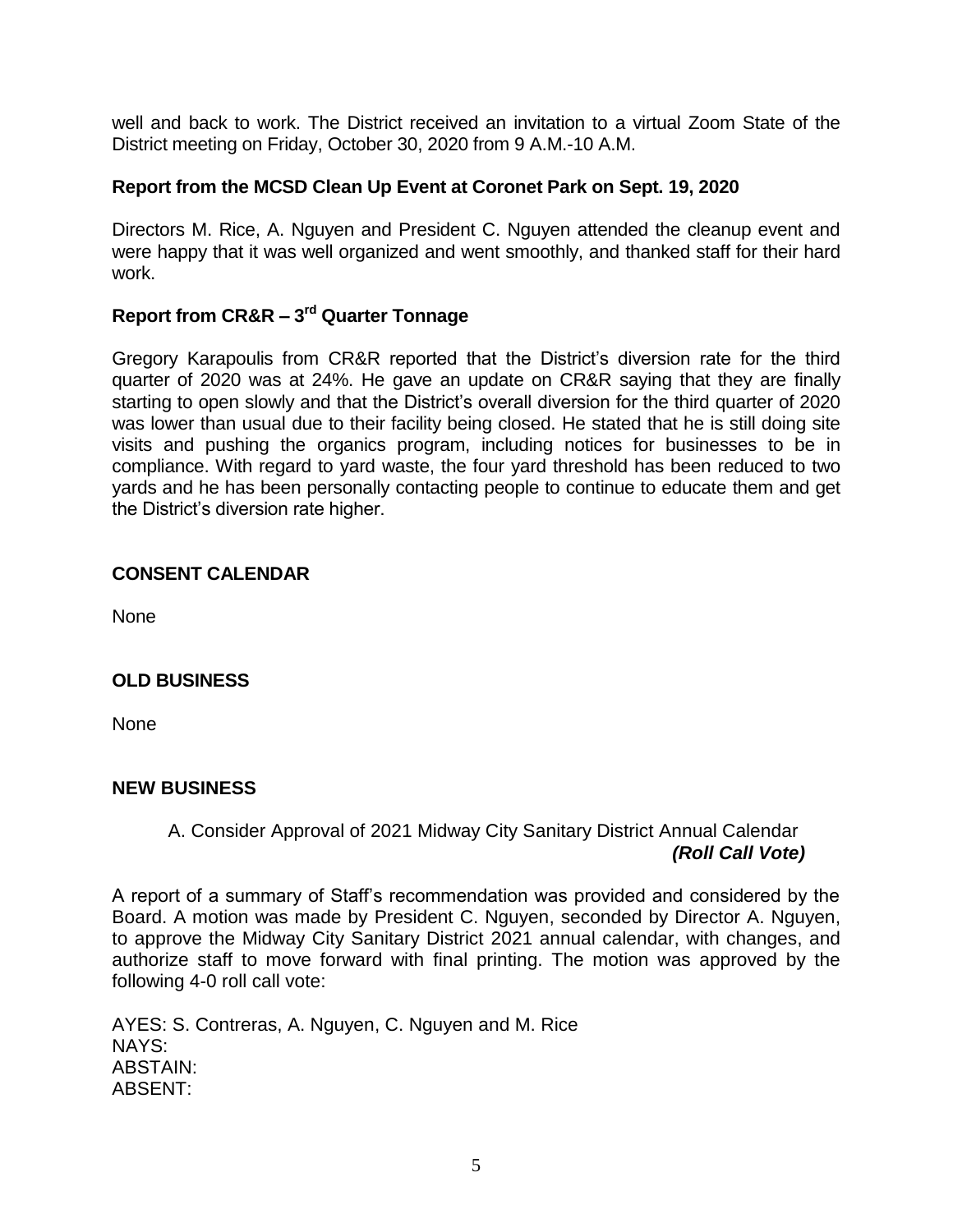B. Consider Election of Independent Special Districts of Orange County (ISDOC) Officers *(Roll Call Vote)*

A report of a summary of Staff's recommendation was provided and considered by the Board. A motion was made by President C. Nguyen, seconded by Director A. Nguyen, to authorize the Board President C. Nguyen or his designee to vote on behalf of the District for Mark Monin, Director of El Toro Water District for ISDOC Executive Committee President. The motion was approved by the following 4-0 roll call vote:

AYES: S. Contreras, A. Nguyen, C. Nguyen and M. Rice NAYS: ABSTAIN: ABSENT:

#### C. Consider Claim Filed by Stephen Rakowski *(Roll Call Vote)*

A report of a summary of Staff's recommendation was provided and considered by the Board. A motion was made by Director M. Rice, seconded by Director A. Nguyen, to approve staff recommendation and deny the claim filed by Stephen Rakowski. The motion was approved by the following 4-0 roll call vote:

AYES: S. Contreras, A. Nguyen, C. Nguyen and M. Rice NAYS: ABSTAIN: ABSENT:

D. Discuss and Consider Approval of Recognition for Midway City Sanitary District Employees at Holiday Event *(Roll Call Vote)* 

A report of a summary of Staff's recommendation was provided and considered by the Board. A motion was made by Director A. Nguyen, seconded by Director M. Rice, to approve of a COVID-style barbeque luncheon for employees and Board members only, to be held at the District during working hours on Wednesday, December 2, 2020, to purchase breathable shirts for District employees and Board members, and to continue with the Stater Brothers gift cards and See's Candy gift certificates as recognition. The motion was approved by the following 4-0 roll call vote:

AYES: S. Contreras, A. Nguyen, C. Nguyen and M. Rice NAYS: ABSTAIN: ABSENT: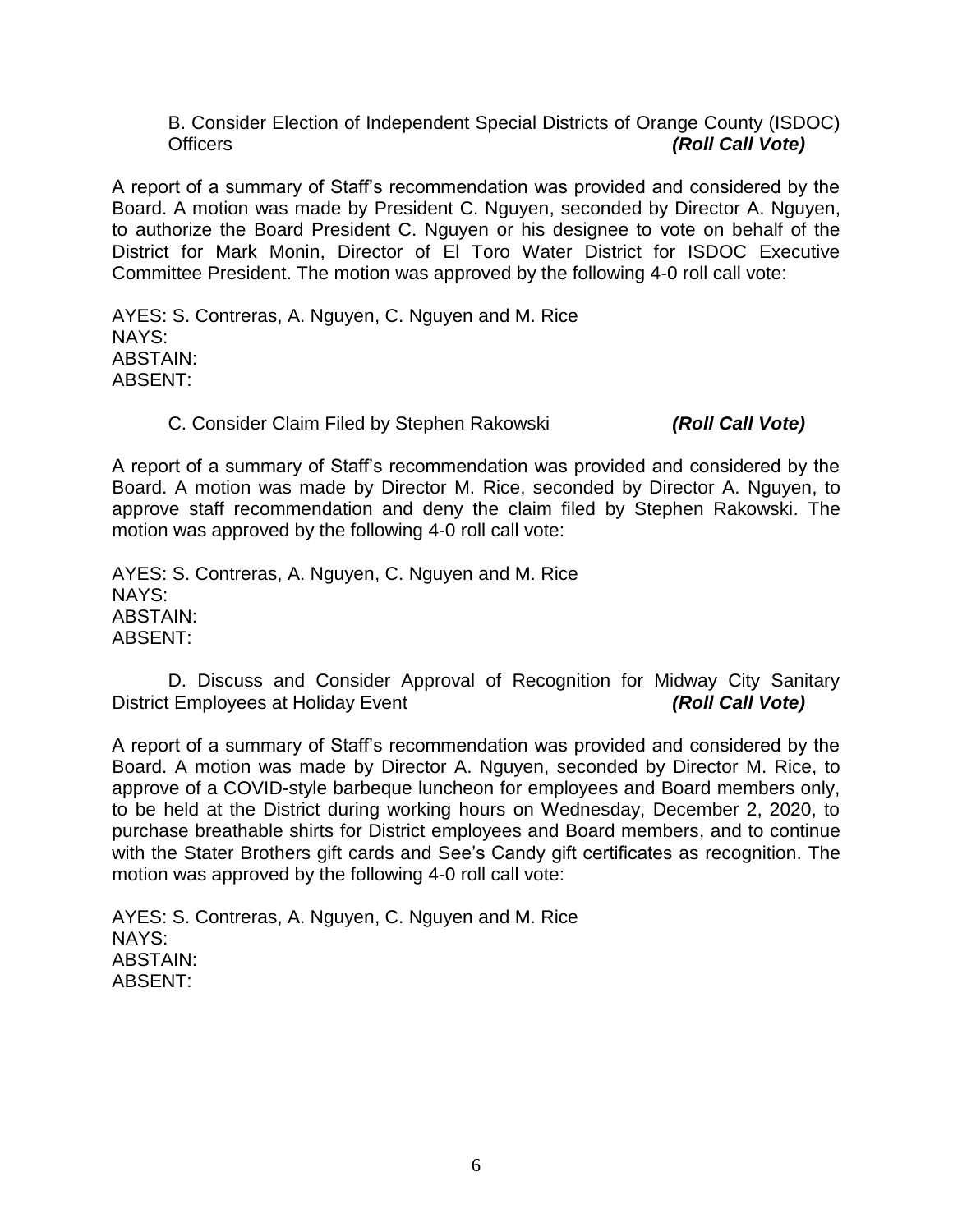E. Discuss and Consider Changing the Midway City Sanitary District's Regularly Scheduled Board Meeting On Tuesday, October 20, 2020 at 5:30 P.M. to a Special Teleconference Meeting at 5 P.M. Due to the COVID-19 Pandemic *(Roll Call Vote)*

A report of a summary of Staff's recommendation was provided and considered by the Board. A motion was made by President C. Nguyen, seconded by Director M. Rice, to approve changing the District's regularly scheduled meeting on Tuesday, October 20, 2020 at 5:30 P.M. to a special teleconference meeting at 5 P.M. The motion was approved by the following 4-0 roll call vote:

AYES: S. Contreras, A. Nguyen, C. Nguyen and M. Rice NAYS: ABSTAIN: ABSENT:

#### **INFORMATIONAL ITEMS**

A. Independent Special Districts of Orange County (ISDOC) Quarterly Meeting via Zoom on Thursday, October 29, 2020 from 11:30 AM – 1 PM.

Receive and file.

### **BOARD CONCERNS/COMMENTS**

Director S. Contreras stated that he was looking forward to the cleanup event on Saturday, October 20, 2020.

Director A. Nguyen stated that he was planning to attend the virtual ISDOC quarterly meeting.

Director M. Rice stated that the expenditures were higher due to the extra week in September.

President C. Nguyen asked that a photo be taken of the Board with the safety award from SDRMA.

### **GM/STAFF CONCERNS/COMMENT**

GM K. Robbins thanked the Board, stated that he was looking forward to the cleanup event on Saturday. He stated that the first meeting in November would land on Election Day, so an item would be on the next agenda to consider moving it to another date.